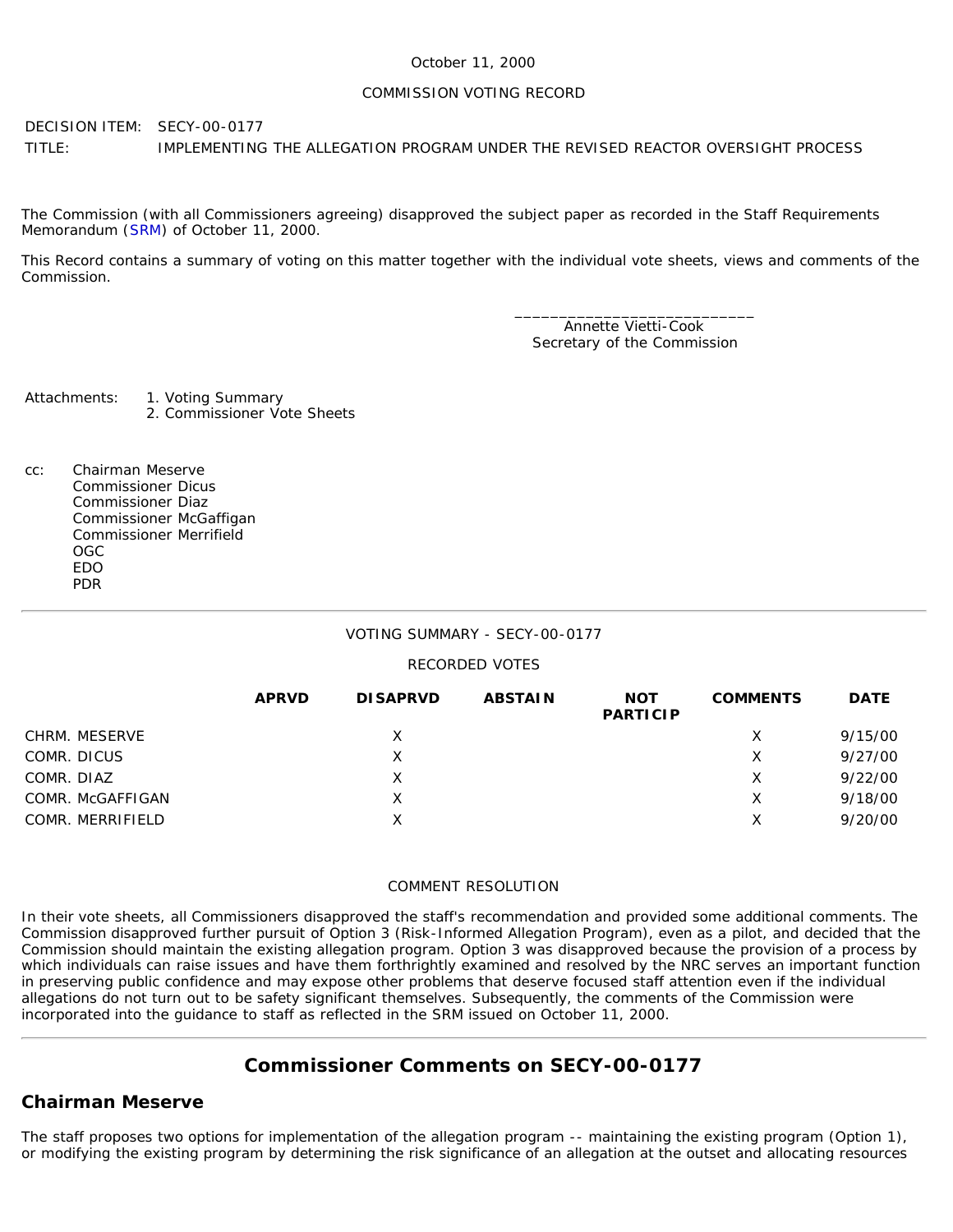accordingly (Option 3). The staff does not recommend an option for implementation, but instead proposes that Option 3 be pursued on a pilot basis to obtain further insights. Because the available information is sufficient to show that Option 3 is not appropriate, I conclude that the Commission should not invest resources in a pilot of that option. Instead, I believe we should pursue the existing program, with a slight amendment of the existing process to incorporate risk insights.

Option 3 has the laudable goal of seeking to bring greater efficiency and effectiveness to the allegation process by applying risk insights at the threshold to determine the safety significance of the allegation. Allegations that are determined to have no or low safety significance would, in appropriate cases, be referred to the licensee for action through the corrective action program, but would not otherwise burden either NRC or licensee staff. The option, at least in theory, holds the promise of increasing efficiency and effectiveness by focusing the allegation program on those matters that in fact deserve close attention. Industry asserts that such a modification serves to improve safety by enabling both the NRC and licensee staff to focus their efforts. But the premise for achieving these gains is that a typical allegation is sufficiently detailed and concrete as to enable the screening of allegations at the outset. The staff has observed, however, that "for a large portion of the issues submitted, the alleger does not provide the detailed kind of information that facilitates using the SDP [Significance Determination Process]. . . . [I]n most cases the staff will have to gather additional information before the concerns can be categorized . . . ." SECY-00-0177, at 11. Thus, it appears that the efficiency gains that Option 3 is intended to provide will not materialize in practice: an inspection of some sort will have to be undertaken in order to undertake the sorting process of allegations.

There are other problems with Option 3, even if this significant obstacle could somehow be overcome. A well-functioning allegations program serves an important purpose even if many allegations, after examination, prove not to have great safety significance. Individuals currently or formerly employed at nuclear facilities sometimes come to believe that they must express their concerns directly to the NRC. Moreover, nuclear facilities and their operations are of interest to the general public and the public seeks assurance that safety issues are carefully addressed. The provision of a process by which individuals can raise issues and have them forthrightly examined and resolved by the NRC serves an important function in preserving public confidence. In the end, this function serves to benefit the public, the agency, and our licensees. Because Option 3 would serve to reduce (indeed, is intended to reduce) the attention given to many allegations at the very outset of the process, this important function of the allegation process will be diminished. In my view the cost of the existing program, \$66,000 per reactor, is small in comparison to this benefit.

Finally, the early screening of allegations, even if feasible, may reduce the effectiveness of our oversight in another important sense. The staff reports that the investigation of an allegation often results in the conclusion that the subject of the allegation is not of safety significance, but the inspection can reveal other important problems. For example, the staff explains that, as a result of the allegation concerning the ice condensers at D.C. Cook, the staff discovered a significant number of other issues concerning the ice condensers and that these issues "contributed significantly to the staffs understanding of the licensee's actual performance." Id. at 10. It is apparent that an allegation, while not significant in a safety sense itself, may expose other problems that deserve focused staff attention. Premature screening serves neither the NRC nor our licensees if it diminishes our understanding of problems.

I conclude that further pursuit of Option 3 is not warranted even as a pilot and that the Commission should maintain the existing allegation program. However, I believe that a slight modification to the existing process should be made. There is a benefit to using the SDP to determine how to handle allegation-related issues after they have been fully assessed. After the allegation has been investigated by the staff and sufficient information has been obtained to assess its risk significance, the procedure developed under the Revised Reactor Oversight Process (RROP) should be used to determine how the issue is handled. Issues that "screen out" as having no actual or little potential impact on safety at that juncture need not be documented in an inspection report, but, in appropriate cases, might be discussed with the licensee and entered in the corrective action program. This will serve to reduce a burden on our staff. Issues that are risk-significant should be documented and handled in a fashion consistent with the RROP. Of course, in all cases, the alleger would be informed of the disposition of the allegation consistent with present practice. The staff should continue to follow current guidance regarding the disclosure of an alleger's identity.

Information provided by the staff indicates that there may be some inconsistencies from region to region in the way in which allegations are currently handled and documented. Management should provide guidance to ensure consistent treatment of allegations and to introduce a systematic process for the interface with the RROP. The staff should keep the Commission informed of the implementation of this guidance and should highlight areas in which improvements to the allegation process are needed.

## **Commissioner Dicus**

I disapprove the staff's recommendation to implement a risk-informed allegation pilot program. I support continuation of our current allegation process.

As I mentioned in my comments on SECY-99-273, I believe the allegation process is one of our most important programs. An effective allegation process not only helps us maintain credibility as a regulator, it is vital in helping to ensure public health and safety. Under the current oversight process, we have long recognized that our inspection program is a sampling process and have used the allegation process to supplement our inspection program and help focus our inspection efforts. Under the new reactor oversight process, which is a more-focused sampling process, we should continue to carefully consider the important role, perhaps even more important role, that the allegation process will play in helping us to fulfill our regulatory mission.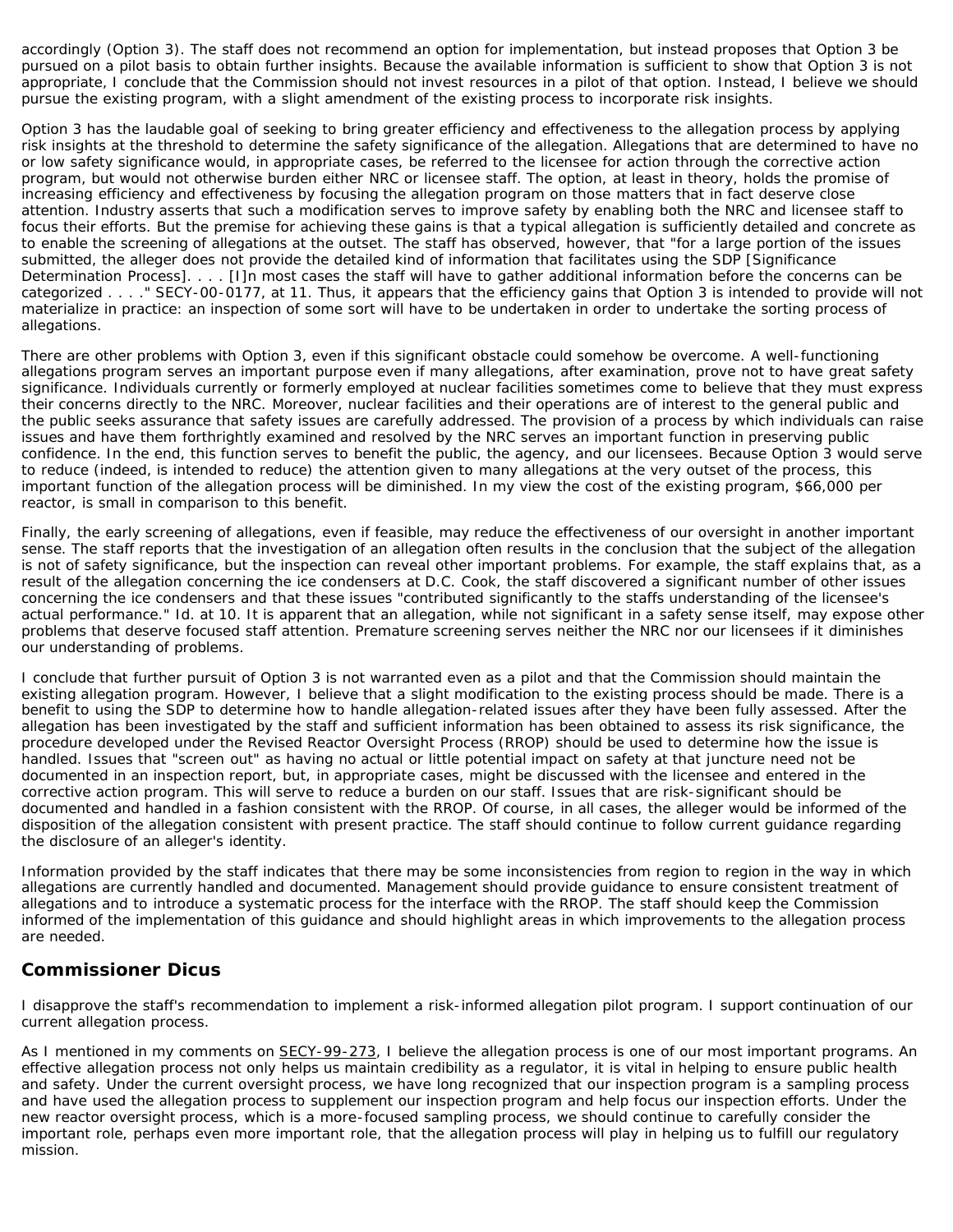The staff's review of the Significance Determination Process (SDP) as it might be applied to allegations provides valuable insight into the difficulty assessing the risk significance of allegations. The staff indicates that it is difficult to argue persuasively that a risk-informed allegation program will result in substantial cost savings, will make better use of resources, or will better address the concerns of the allegers.

Given an allegation's often imprecise nature, I am not convinced that a risk-informed allegation pilot program, as described by the staff, will help us more efficiently gain any additional understanding about underlying concerns or more effectively address the alleger's issues. Even though some cost savings may be realized, it appears to be minor, and may come at the expense of public confidence. I believe that public confidence in NRC's willingness to listen and investigate concerns is of paramount importance.

The single most important question in deciding whether to proceed is: Does risk-informing the allegation process make it a better process? At this point, after considering the pros and cons, I do not believe that it will. I support continuation of our current allegation process. I support the Chairman's suggestion to use an SDP to determine how to handle allegation-related issues after they have been fully assessed, but agree with Commissioner McGaffigan that we should defer consideration until after initial experience and lessons learned from the initial implementation of the revised reactor oversight program can be considered.

## **Commissioner Diaz**

I appreciate the staff's extensive review of the implementation of the allegation program under the revised reactor oversight process (RROP). The staff's analysis indicates that there is no clear benefit to proceeding to a more risk-informed allegation program through use of the Significance Determination Process (SDP). For instance, significant cost savings for the NRC and licensees are doubtful. The review suggests that the typical allegation as initially presented is either ill-suited for the use of the current SDP or requires additional information or conduct an investigation for such an assessment. Referring all allegations of apparently low or no risk significance to licensees would also increase direct resource demands on licensees. In addition, the possibility that some important regulatory problems might be missed in the absence of NRC investigation must be considered. Moreover, maintenance of the existing allegation program will continue to involve judgements about safety and risk significance in determining priorities for review and resolution, within existing timeliness goals. For these reasons, I join my fellow Commissioners who have disapproved the recommended commitment to a pilot program of Option 3.

As refinement of the RROP develops, along with an integrated, risk-informed Part 50, the staff may be able to explore fresh approaches to the use of risk information in the allegation program. In this regard, I would welcome a staff review of Chairman Meserve's proposal.

## **Commissioner McGaffigan**

I am convinced that NRC should continue to review and resolve all allegations, including referring those that are appropriate to licensees and other agencies and carefully reviewing the results of those reviews (Option 1). I join with Chairman Meserve's view that Option 3 does not merit additional consideration at this time, including any limited pilot application.

The staff, in SECY-00-0177, ably discussed many of the factors requiring consideration, including agency resources, licensee burden, public confidence, and safety contribution. I agree with the Chairman that the need to gather more information prior to screening would likely reduce savings under Option 3. Furthermore, although the staff noted that it was unable to quantify the contribution to public confidence of the current allegation program, I am of the view that its value is considerable. Thus, in the absence of any potential for significant benefits or gains in efficiency and effectiveness, I believe the agency should continue the practice of reviewing and resolving all allegations.

The Chairman's additional proposal, that is, to utilize the Significance Determination Process (SDP) to decide how allegations should be handled after they have been fully assessed, was not fully explored in SECY-00-0177. Indeed, the staff recommended waiting until FY 2002 before conducting the proposed Option 3 pilot, in part to allow any weaknesses identified in the SDP to be corrected. It strikes me that the Chairman's recommendation should similarly be postponed until FY 2002. We are already aware that some of the multiple SDPs have significant weaknesses as initial implementation of the revised reactor oversight process (RROP) proceeds. I would recommend that the Chairman's proposal be addressed by the staff in future correspondence with the Commission after conclusion of initial implementation of the RROP.

# **Commissioner Merrifield**

I **disapprove** the staff's recommendation to conduct a limited pilot of Option 3. I commend the staff for seeking to bring greater efficiency and effectiveness to the allegation process. Clearly, an efficient and effective process is in the best interest of our allegers, our licensees, and our agency, and I encourage the staff to continue to seek such improvements. However, I believe that sufficient information has been provided in SECY-00-0177 to conclude that Option 3 would adversely effect public and worker confidence and would not improve the efficiency or effectiveness of the agency. Furthermore, there is significant doubt in my mind that the resource savings attributed to reducing unnecessary burden would materialize in practice. Thus, I do not believe that Option 3 merits additional consideration at this time and I am opposed to investing any resources in a limited pilot of that option.

The NRC's allegation process has served as a valuable component of our oversight program and we must act responsibly to ensure that worker and public confidence in this process is preserved. I share the Chairman's concern that Option 3 may